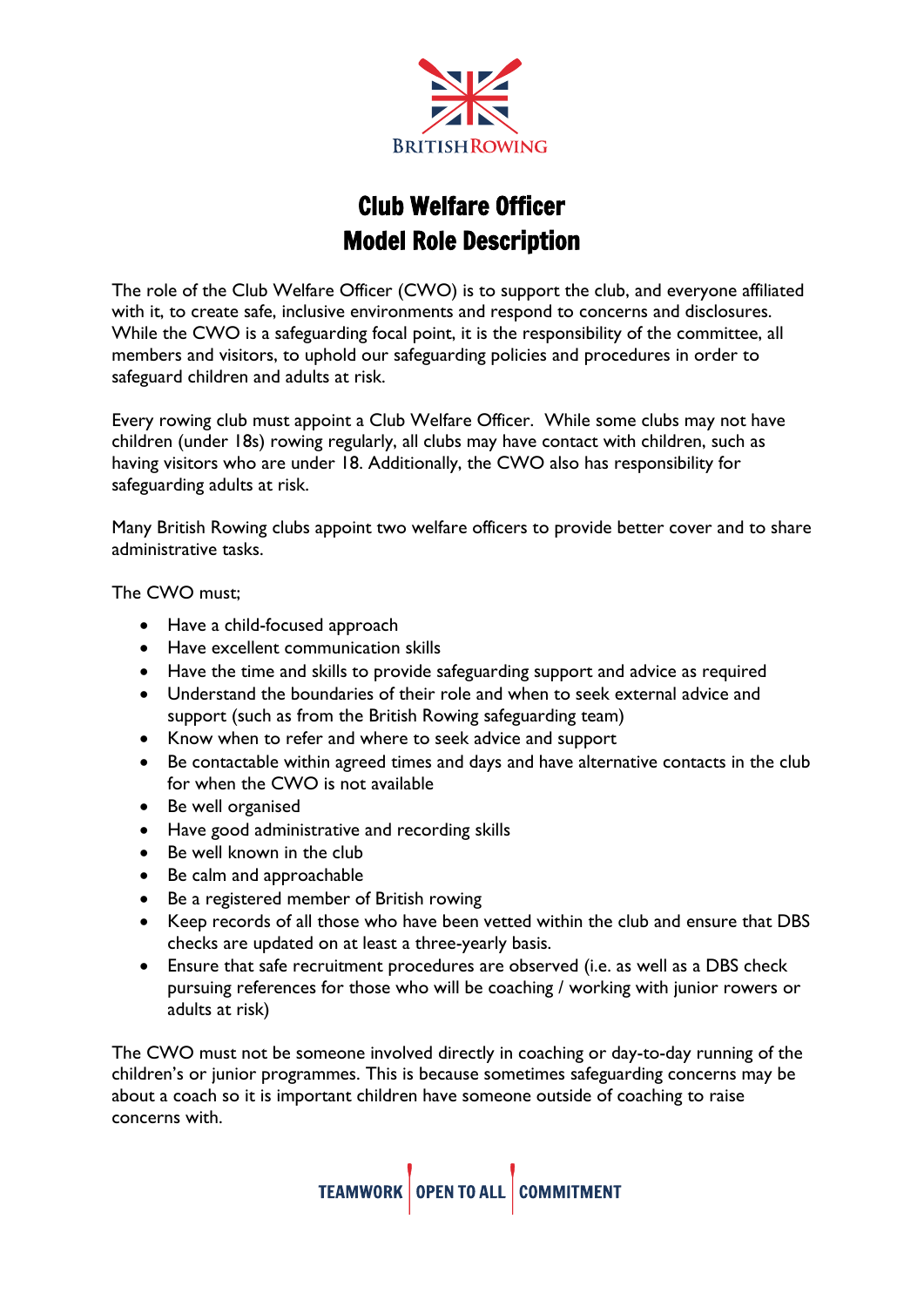

The role includes:

- Proactively promoting safeguarding, including:
	- **Ensuring CWO information is easily and widely available, such as having posters** in the club
	- **E** Supporting the committee to update and communicate the safeguarding policies and procedures to coaches, staff, volunteers, children, families and all other members and visitors
	- **Ensuring that safe recruitment procedures are observed (i.e. as well as a DBS** check, advertising all roles, including safeguarding questions in relevant interviews and pursuing references for everyone (staff and volunteers).
	- Keeping and securely storing confidential records, including of all those who have been vetted within the club and ensure that DBS checks are updated on at least a three-yearly basis (but not keep the certificate or photocopies/scans of it); and a log of those who have had safeguarding training and when
- Responding to safeguarding concerns and disclosures when they arise in line with club policy and best practice
- Working with British Rowing (and where required, other external safeguarding authorities) on safeguarding concerns and disclosures.

Everyone in a club should know who the CWO is and how to contact them. They should be well supported by the club and to this end it is considered good practice for the CWO to have a role on the club's management committee. The CWO has a key role in advising their club committee on developing a safeguarding culture in the club.

## **Dealing with an Emergency**

British Rowing advises clubs to signpost individuals to the NSPCC/police out of hours if there is a safeguarding emergency. They are best placed to handle immediate concerns and it ensures the CWO is not expected to be on call at all times.

*Reviewed and updated November 2019 Governance Office British Rowing*